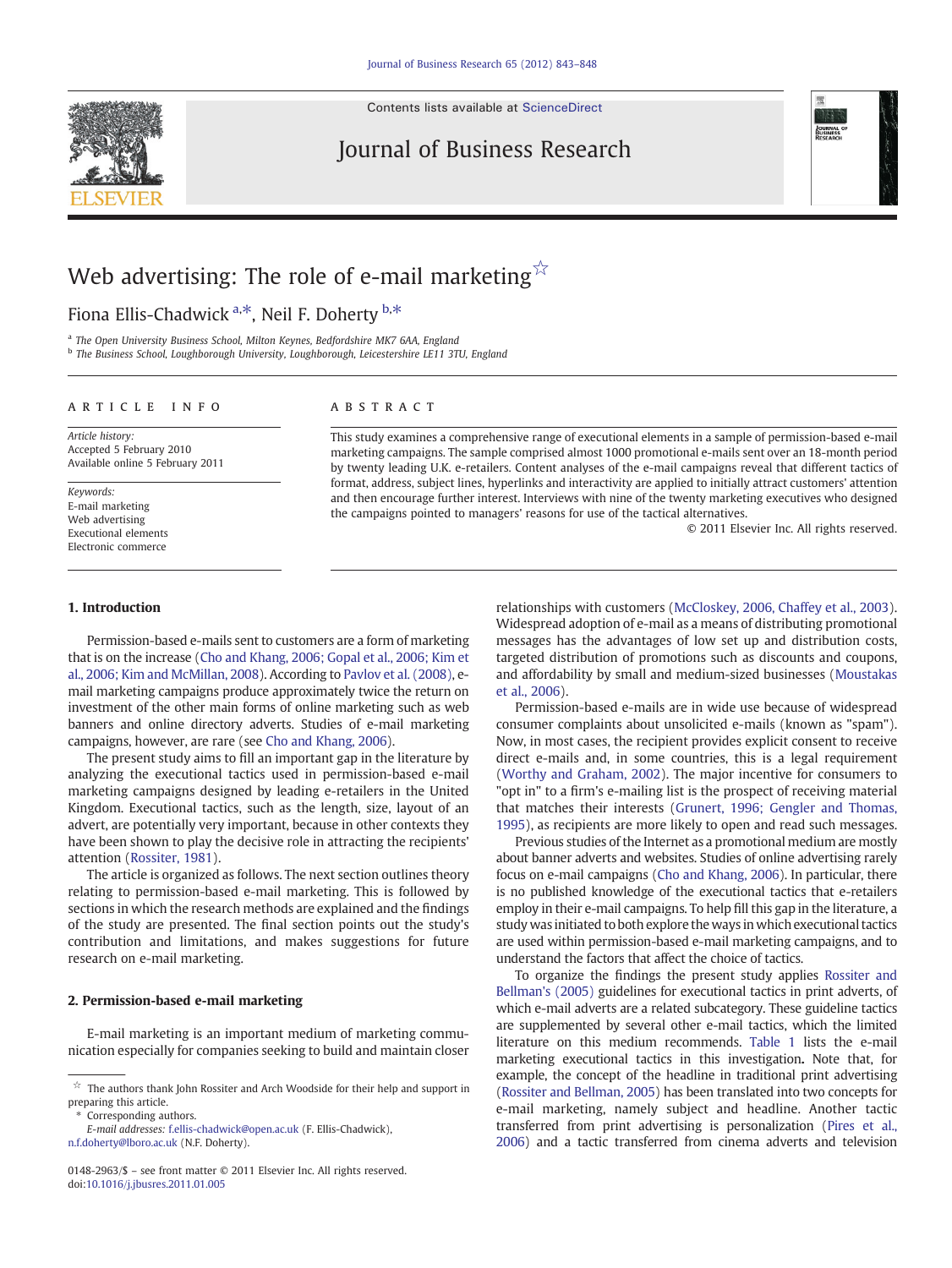### <span id="page-1-0"></span>Table 1

Executional tactics in e-mail marketing messages.

| Executional<br>factor                | Prevalence of executional factor                                                                                                                                      | Recommendation                                                                                                                                                                                                                                                                                                                | Managers' comments                                                                                                                                                                                                                                                                        |
|--------------------------------------|-----------------------------------------------------------------------------------------------------------------------------------------------------------------------|-------------------------------------------------------------------------------------------------------------------------------------------------------------------------------------------------------------------------------------------------------------------------------------------------------------------------------|-------------------------------------------------------------------------------------------------------------------------------------------------------------------------------------------------------------------------------------------------------------------------------------------|
| Length of<br>e-mail                  | Page length is a dimension of all e-mails, but<br>differences in length are found. The average<br>length is 2.4 pages and only 18% are less than a<br>page in length. | The message objective should determine its ideal<br>length. Variant testing should be used to determine<br>the length that is most effective for a specific type of<br>message.                                                                                                                                               | Sales e-mails are short but new fashion e-mails tend to<br>adopt a catalog approach as the more products in the e-<br>mail the more opportunities to buy. [#8]<br>If it's promotional it will be short but if it's a newsletter<br>it will be longer. [#4]<br>You've got to test it. [#2] |
| Frequency and<br>timing of<br>e-mail | Frequency varies from 5% to 30% of volume of<br>e-mail sent per quarter; 35% of e-mails show<br>evidence of use of targeted timing.                                   | Frequency of sending e-mails is an important part of<br>building customer relationships: too many might<br>irritate and too few could lose the recipient's interest.<br>It is important to consider the timing of the e-mail<br>delivery in terms of day of the week and the time of<br>day when planning an e-mail campaign. | Getting the frequency right is really important. It can be<br>more important than the product or the subject line.<br>[#1]<br>Seasonal messages are important for us, especially<br>Christmas and Easter. [#14]                                                                           |
| Illustrations                        | Over 90% of marketing e-mails use<br>illustrations. These vary from a full-page<br>illustration to many thumbnail shots of<br>products.                               | Pictures help engage the readers and sustain<br>attention.                                                                                                                                                                                                                                                                    | Nice pictures can help to make it more interesting.<br>[#19]                                                                                                                                                                                                                              |
| Subject line                         | 100% of marketing e-mails use a subject line.                                                                                                                         | Content of subject line is critical for grabbing<br>attention. Use variant testing to determine which<br>subject line is most effective.                                                                                                                                                                                      | The strongest messages will be conveyed in the subject<br>line. Once we have a final e-mail we will try to assess<br>what will engage the customer most. [#4]                                                                                                                             |
| Headline                             | Three-quarters of marketing e-mails have a<br>distinct headline in addition to the subject line.                                                                      | The e-mail headline should link to the subject line of<br>the e-mail and to the body copy.                                                                                                                                                                                                                                    | If it's a sale we will lead with the word 'sale' in subject<br>and e-mail headline. If it is product based it will be<br>$longer.$ [#17]                                                                                                                                                  |
| Message<br>content                   | In over 75% of the marketing e-mails, a clear<br>link could be traced from subject line, through<br>the headline, to the content.                                     | The body copy of the e-mail should be aligned with its<br>subject and headline.                                                                                                                                                                                                                                               | What is important is that everything should flow from<br>the subject line, into the message headline and the<br>creative copy. $[#1]$                                                                                                                                                     |
| Brand logo                           | 99% of marketing e-mails have a brand logo<br>prominent in the top-left hand corner.                                                                                  | Position the brand logo prominently.                                                                                                                                                                                                                                                                                          | It's no secret that the top-left is important. The further<br>an item is from the top-left the more it is likely to<br>require scrolling, which requires the recipient to already<br>have engaged. [#2]                                                                                   |
| Hyperlinks                           | 99% of marketing e-mails contain at least one<br>hyperlink to another web page. The number of<br>links varies from 1 to over 50.                                      | Complexity potentially influences attention; too many<br>links might obscure the message. Number of links<br>should be tailored to communication objectives.                                                                                                                                                                  | We keep our e-mails simple. We are a trading business<br>(retailer using e-mails to sell online) not a content<br>provider. [#2]                                                                                                                                                          |
| Interactive<br>features              | While the e-mails analyzed contain some form<br>of interactivity, 26 different types of<br>interactive features are apparent.                                         | Interactivity can lead to more information processing<br>and increase user involvement, but there is potentially<br>an optimum level of interactivity based on the nature<br>of the message to be communicated.                                                                                                               | Interactive features in e-mails are very important.<br>[419]<br>A good model is that e-mail delivers the web to the<br>inbox' and ultimately gets more click-throughs. [#8]                                                                                                               |
| Animation                            | Only 2% of marketing e-mails use animation.                                                                                                                           | Animation has the potential to attract attention, but<br>its effectiveness must be questioned given its rare use.                                                                                                                                                                                                             | We've tried animations but it didn't make a noticeable<br>difference to click-throughs. [#13]                                                                                                                                                                                             |
|                                      | Personalization Just over a third, 35%, of marketing e-mails are<br>personalized.                                                                                     | Personalization should improve click-through rates,<br>but there is an appropriate level of personalization<br>which is dependent upon the stage of the customer<br>relationship and the personal data volunteered by the<br>customer.                                                                                        | [Personalization] is very important - we get far better<br>response if the e-mail is personalized. [#8]<br>It's important not to be more specific than the richness<br>of the customer data permits. [#1]                                                                                 |

adverts is animation [\(Wu et al., 2007](#page--1-0)). The interactive capacity of the Internet, though, is very large, hence the inclusion of interactive features in e-mail adverts (for interactivity in website adverts, see [Sicilia](#page--1-0) [et al., 2005; Wu, 2005\)](#page--1-0).

#### 3. Research method

A pilot study was undertaken to ensure that the set of tactics identified in Table 1 is reasonably complete. The output of four U.K. retailers' e-mail marketing campaigns was collected over a 1-year period (January through December, 2004) and the content of this sample, comprising 56 e-mails, was thoroughly analyzed. Marketing executives from all four companies were contacted to see whether they would be prepared to comment on the provisional findings. Representatives of two of the four companies agreed to be interviewed. They provide reasonable confirmation that the taxonomy of e-mail marketing executional tactics is complete.

For the main study, the study includes selecting twenty medium to very large U.K. retailers who were regularly running permissionbased e-mail marketing campaigns. As can be seen from the summary of these retailers' backgrounds (see [Table 2](#page--1-0)), the sample was chosen on the basis that it's representing a broad spectrum of online activities being undertaken within the U.K. ([Doherty and Ellis-Chadwick,](#page--1-0) [2003\)](#page--1-0). The researchers signed up to receive the promotional e-mails from each of these retailers over an 18-month period (October 2005 to March 2007). An electronic archive was set up to ensure that all the e-mails were stored in a consistent and secure manner. Over this period, these 20 retailers posted nearly 1000 separate e-mails, with the most active retailer sending 113 messages, which equates to one e-mail every 5 days, on average.

The researchers then content-analyzed the 957 promotional e-mails in terms of the executional tactics identified in Table 1. Afterwards, the researchers contacted the marketing directors of each of the twenty companies and asked whether they would be prepared to comment on the tactics they had employed. Marketing managers from nine companies agreed to be interviewed, either on the phone or by e-mail.

#### 4. Results

Table 1 summarizes the executional tactics identified by this study. Note that this section does not address the detailed content of each e-mail message, as a sophisticated analysis of this material is beyond the scope of this paper. However, such additional analyses will be a rewarding avenue for future research.